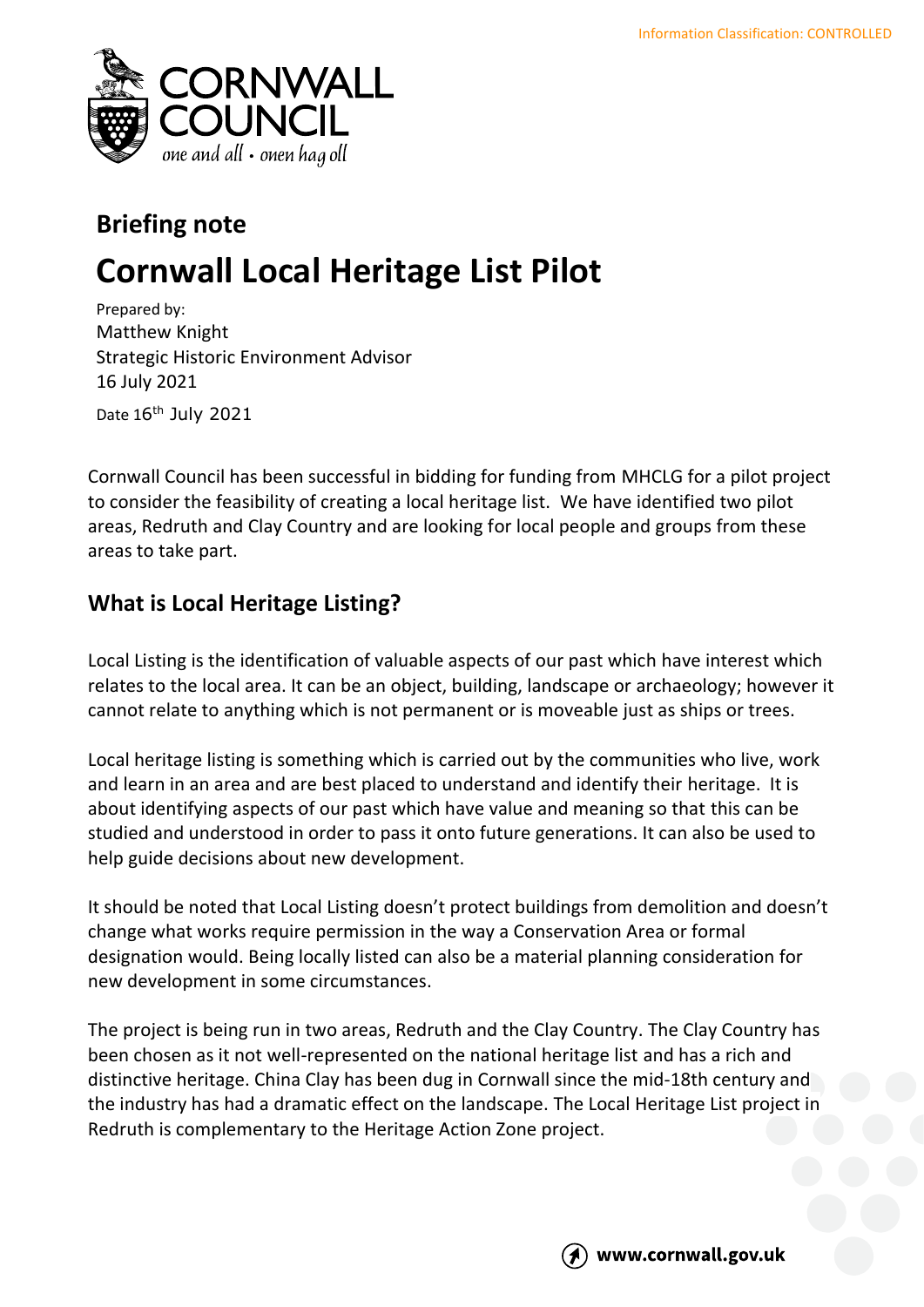### **What are non-designated heritage assets?**

Another term which might be seen used for a Local Heritage List is a 'non-designated heritage asset' this is defined as:

*"buildings, monuments, sites, places, areas or landscapes identified by plan-making bodies as having a degree of heritage significance meriting consideration in planning decisions, but which do not meet the criteria for designated heritage assets. A substantial majority of buildings have little or no heritage significance and thus do not constitute heritage assets. Only a minority have enough heritage significance to merit identification as non-designated heritage assets."* (PPG)

#### **Key Facts:**

- The project runs until the end of December 2021
- Cornwall Council was awarded the maximum grant of £70,000 from the national allocation of £1.5 million.
- There are 22 pilot areas nationally.
- Software company Exegesis have been commissioned by MHCLG to provide a website for the project to allow volunteers to input proposals for the List.
- Once a proposal for Local Listing is made it is reviewed by a panel of experts against agreed criteria for designation. The final list would be put forward for formal adoption.
- Proposals for local listing primarily come from the community and can be made by individuals, groups, or during the preparation of Neighbourhood Development Plans. They can also be identified by the Local Planning Authority during the consideration of Planning Applications.
- Local Listing can be a material planning consideration; however, it doesn't alter when permission is needed for development.
- Local Listing promotes interest in the distinctive heritage of Cornwall. It is recorded on the Council's online mapping system and Historic Environment Record, increasing our understanding of Cornwall's past.
- The Cornwall and Scilly Historic Environment Record (HER) is the definitive record of the historic environment of Cornwall and the Isles of Scilly. It includes information, photographs, plans & surveys, on all aspects of the past from the earliest traces of human occupation to the present day.
- The contact email address for the project is: [locallisting@cornwall.gov.uk](mailto:locallisting@cornwall.gov.uk)